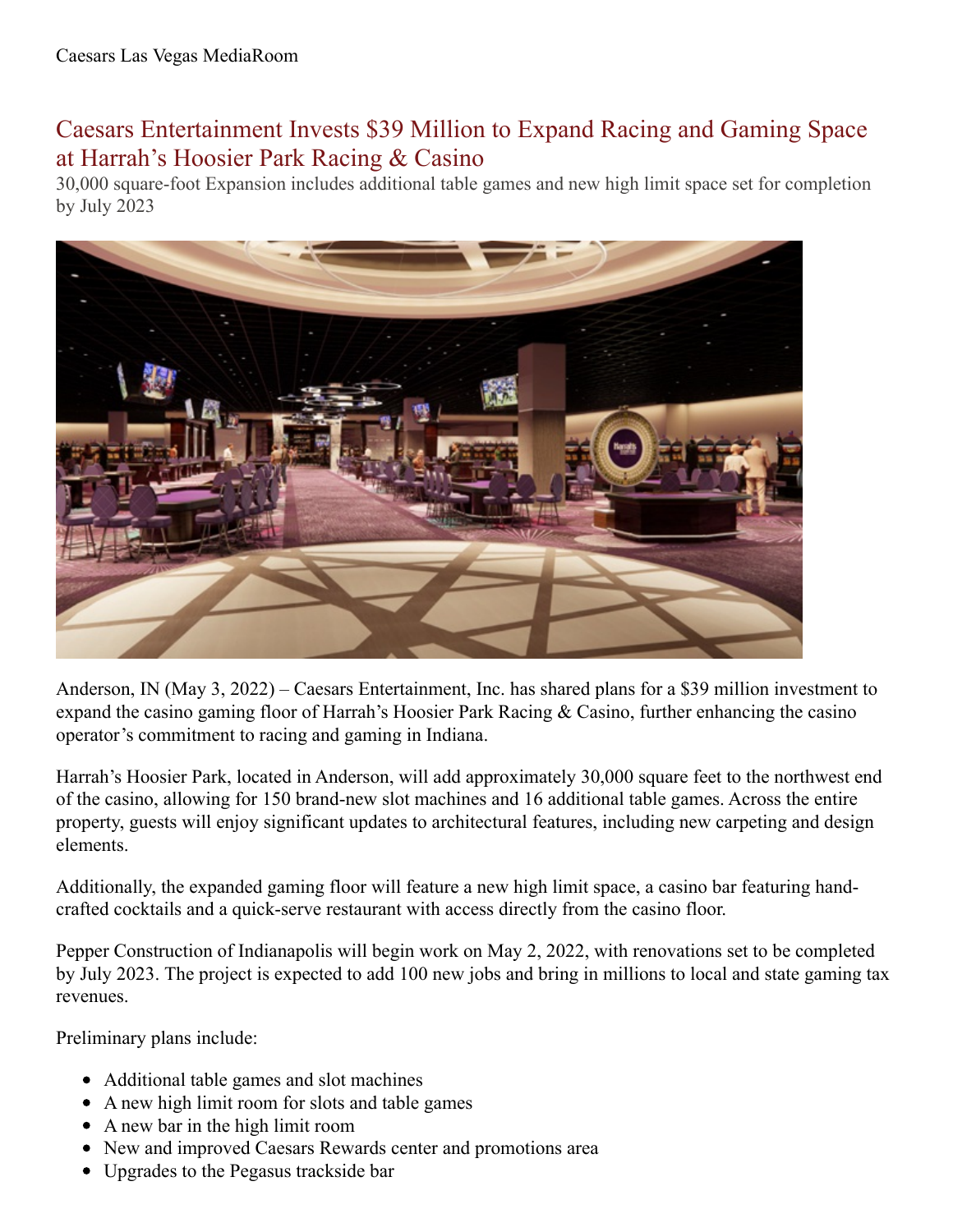Additional quick-serve restaurant on casino floor

"The enhancements at Harrah's Hoosier Park further exhibit Caesars Entertainment's commitment to gaming in the state of Indiana," said Anthony Carano, President and Chief Operating Officer of Caesars Entertainment. "We're committed to bringing the best in gaming to our Caesars Rewards destinations across the country. We are thrilled to unveil our exciting plans for the expansion of Harrah's Hoosier Park. We're confident these changes will benefit our guests and our Team Members."

"The growth of Harrah's Hoosier Park will continue to allow us to bring the best in racing and gaming options to our guests," said Trent McIntosh, Senior Vice President and General Manager of Harrah's Hoosier Park. "With the addition of a new high limit room and gaming tables, new food and beverage offerings and upgraded design concepts, we're elevating ourselves as one of the best gaming destinations in Indiana."

Additional details on new hospitality, entertainment, and culinary offerings are anticipated in the coming months. For more information, please visit <https://www.caesars.com/harrahs-hoosier-park>.

## About Caesars Entertainment, Inc.

Caesars Entertainment, Inc. (NASDAQ: CZR) is the largest casino-entertainment company in the U.S. and one of the world's most diversified casino-entertainment providers. Since its beginning in Reno, Nevada, in 1937, Caesars Entertainment has grown through development of new resorts, expansions and acquisitions. Caesars Entertainment's resorts operate primarily under the Caesars®, Harrah's®, Horseshoe® and Eldorado® brand names. Caesars Entertainment offers diversified amenities and one-of-a-kind destinations, with a focus on building loyalty and value with its guests through a unique combination of impeccable service, operational excellence and technology leadership. Caesars Entertainment is committed to its employees, suppliers, communities and the environment through its PEOPLE PLANET PLAY framework. For more information, please visit [www.caesars.com/corporate](https://urldefense.proofpoint.com/v2/url?u=http-3A__www.caesars.com_corporate&d=DwMFAg&c=vjMXFKVUKnGUWz-ELtMp2RA7G513eqYqgAK1QmF-zYk&r=b1JJfBRdGk1O28gVWGeXU93-R71p_f-R95dIHXfECeY&m=YoYWInOiOjRTmSgXdUR1oCHsW6mGq0emV8khSE7D4NQ&s=6kmk6-URgrN51rDlH_Yi3cyIfKKAcsJj4GvXDRjfYeU&e=).

## About Harrah's Hoosier Park Racing & Casino

Harrah's Hoosier Park Racing & Casino, which is owned and operated by a subsidiary of Caesars Entertainment Corporation (NASDAQ: CZR), holds multiple awards from industry publications for customer service, entertainment, gaming, dining, and team member culture. Harrah's Hoosier Park, a fully-integrated gaming and racing facility, features 1,300 of the latest slots and electronic table games, as well as 31 tables games, and a 7/8 mile oval horse track offering live harness racing each year. Simulcast wagering is offered year-round at Harrah's Hoosier Park, Winner's Circle Pub, Grille & OTB in Downtown Indianapolis and Winner's Circle OTB in New Haven/Fort Wayne, Ind. For more information, please visit [www.HarrahsHoosierPark.com.](http://www.harrahshoosierpark.com/) Must be 18 or older to wager on horse racing at racetracks and 21 or older to gamble at sports books and casinos. Please play responsibly. If you think you or someone you care about may have a gambling problem, call 1-800-9-WITH-IT (1-800-994-8448).

Media Contact: Harrah's Hoosier Park Margo Lantz [MLantz1@caesars.com](mailto:MLantz1@caesars.com)

Caesars Entertainment Corporate Public Relations Robert Jarrett [rjarrett@caesars.com](mailto:rjarrett@caesars.com)